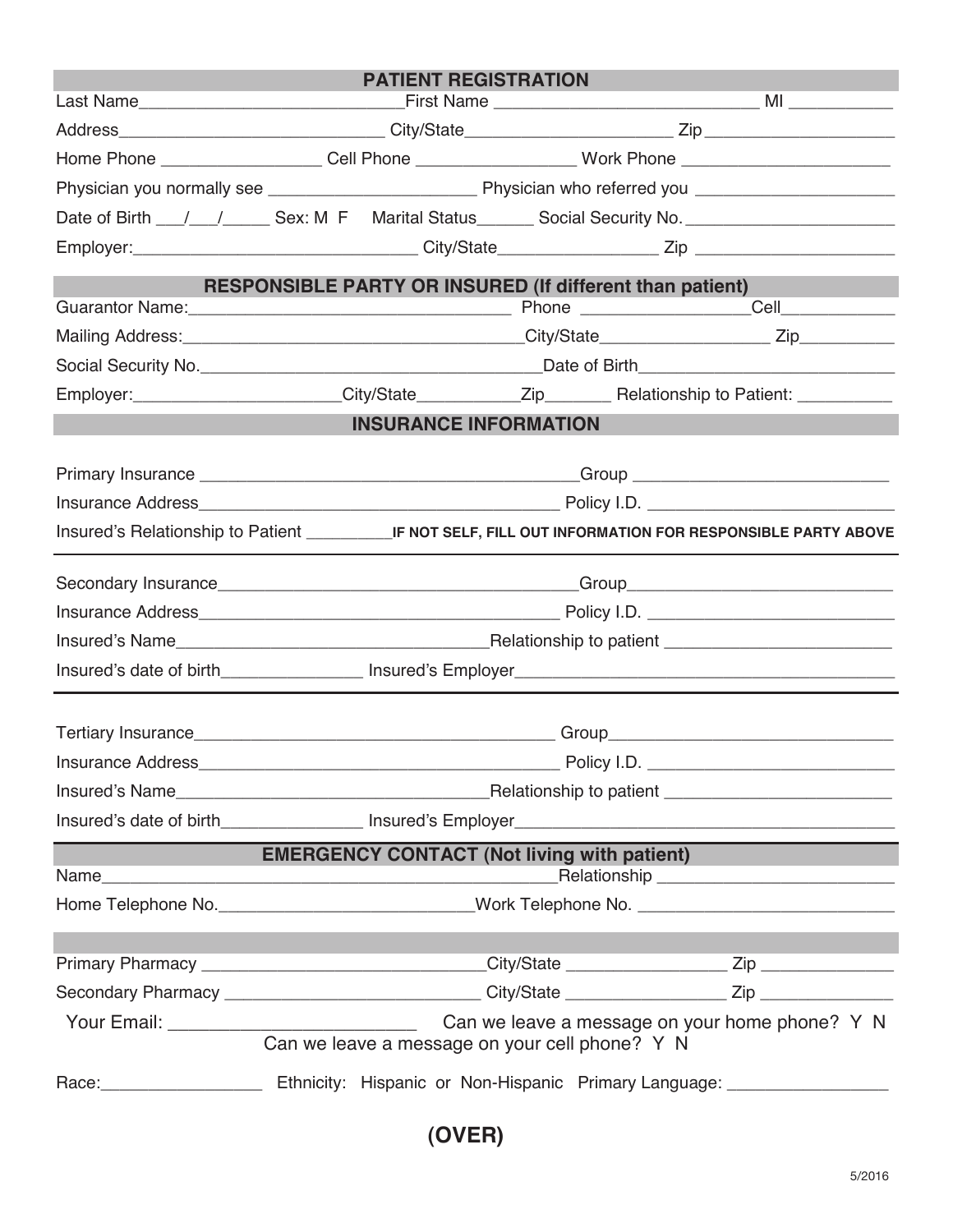# **AUTHORIZATIONS**

**CONSENT FOR TREATMENT:** I agree and consent to the performance of diagnostic and therapeutic procedures deemed necessary by the patient's physician(s). I acknowledge that there are no guarantees, expressed or implied, as to the results of any procedures or medical treatment.

**RELEASE OF INFORMATION:** I authorize physicians providing services on behalf of the patient to release all billing and medical information (including information concerning substance abuse, communicable disease or non-communicable disease) to physicians or institutions providing follow-up care, the Social Security Administration, Medicare/Medicaid (or their various intermediaries), and the insurance company, health maintenance organization, employer, person acting on behalf of a preferred provider arrangement or third party named on this patient information form (or any of their agents or representatives), when such information is requested for payment, worker's compensation, utilization review, or coverage determination purposes. I understand that this authorization will remain in effect unless revoked by me in writing and delivered to this physician's office.

**ASSIGNMENT OF INSURANCE:** I authorize any insurance benefits to be paid directly to the physicians providing services to the patient, all benefits due, and payable as a result of services rendered.

**FINANCIAL RESPONSIBILITY:** I understand that the physician will file claims with all insurance carriers as a courtesy. However, I acknowledge and agree that, except as provided by law, and in consideration of the services provided, I will pay any charges which, for any reason, are not paid by any third party payer unless there is a specific written agreement between the physician, the patient and the payer.

**MEDICARE PATIENTS:** Medicare will pay only for services it determines to be "reasonable and necessary". If services that the physician has requested are denied for payment by Medicare, I agree to be personally and fully responsible for those charges.

| <b>ADVANCED DIRECTIVE:</b> Do you have an Advanced Directive? $\Box$ YES $\Box$ NO |                      |  |
|------------------------------------------------------------------------------------|----------------------|--|
| Would you like information regarding Advance Directives?                           | $\Box$ YES $\Box$ NO |  |

# **ACKNOWLEDGMENTS**

**ACKNOWLEDGMENT OF NOTICE OF PRIVACY PRACTICES:** A complete description of how the patient's medical information will be used and disclosed by NRHS is in the "Notice of Privacy Practices". A copy has been provided to me in my registration packet and is posted in the clinical site. I have received and accepted a copy of NRHS "Notice of Privacy Practices". Q YES Q NO

Reason for refusal if "NO"

**PATIENT RIGHTS:** I have received a copy of "Your Medical Treatment Rights Under Oklahoma Law" and "General Information Concerning your Rights & Responsibilities".  $\Box$  YES  $\Box$  NO

**TELEPHONE CONSUMER PROTECTION ACT (TCPA):** You agree, by providing us with your landline or cell phone number(s), you give express authorization to be contacted at those numbers, as well as authorize such contact by our agents and assigns. This express authorization also applies to any landline or cell phone number(s) you may acquire in the future. We may also contact you by sending text messages or emails, using any email address you provide to us. Methods of contact may include using pre-recorded/artificial voice messages and/or use of an automatic dialing device, as applicable. Providing your phone number(s) is not a condition of receiving our services.

I have read this disclosure and agree that I may be contacted as described above.

#### Signature **Date of the Contract of Contract Contract of Contract Contract Contract Only and Contract Only and Contract Only and Only and Only and Only and Only and Only and Only and Only and Only and Only and Only and Only**

**Certification: I hereby certify that I have read each of the above statements, that they are true and correct to the best of my knowledge and I have had each item explained to me to my satisfaction. I further certify that I am the patient or duly authorized by the patient to accept the sign the agreement and accept its terms. A photocopy has the same effect as the original.**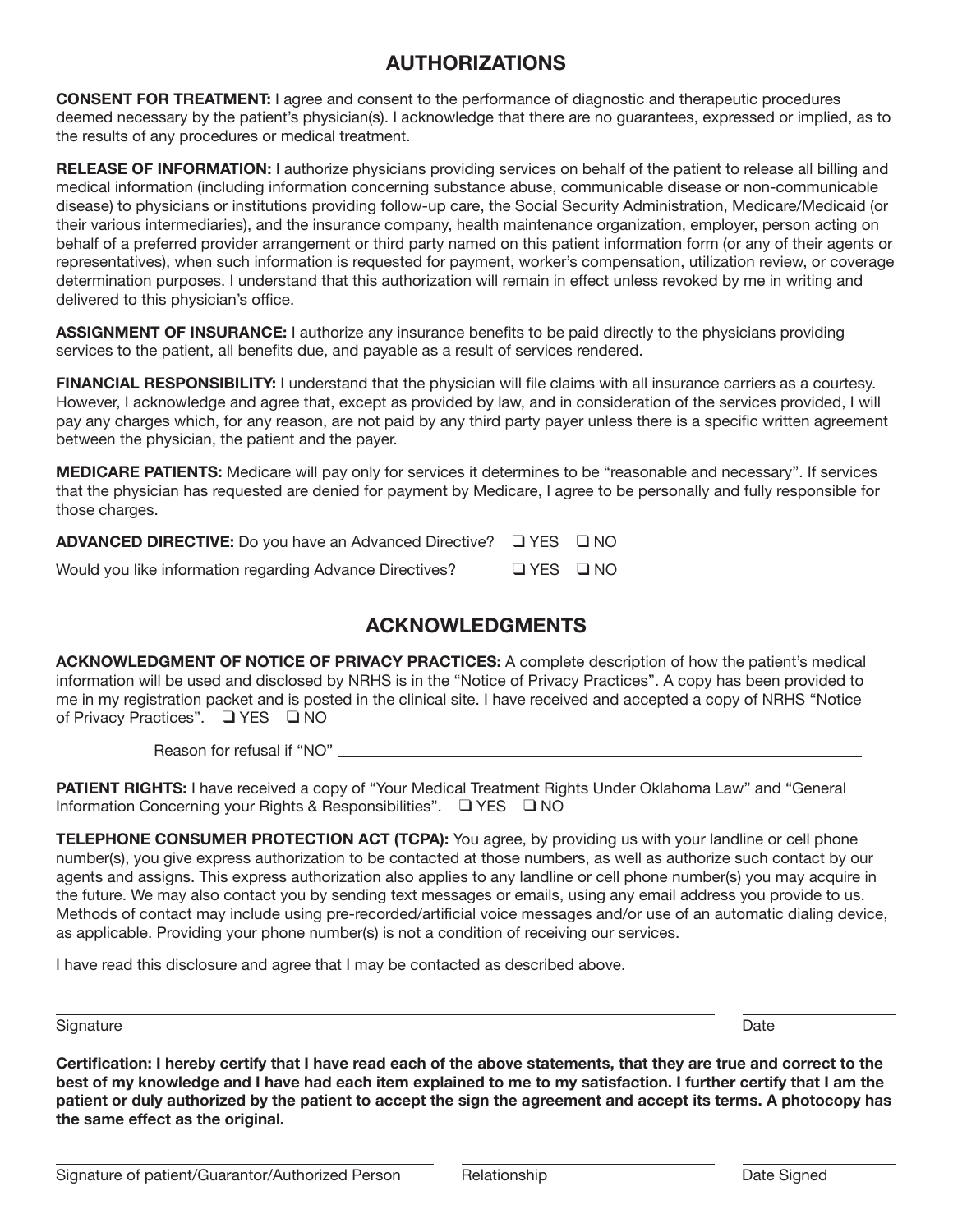### **STANDARD AUTHORIZATION TO USE OR SHARE PROTECTED HEALTH INFORMATION (PHI)**

#### **I. PATIENT INFORMATION (PERSON WHOSE INFORMATION WILL BE SHARED)**

\_\_\_\_\_\_\_\_\_\_\_\_\_\_\_\_\_\_\_\_\_\_\_\_\_\_\_\_\_\_\_\_\_\_\_\_\_\_\_\_\_\_\_\_ \_\_\_\_\_\_\_\_\_\_\_\_\_\_\_\_\_\_\_\_\_\_\_\_\_\_\_\_\_

\_\_\_\_\_\_\_\_\_\_\_\_\_\_\_\_\_\_\_\_\_\_\_\_\_\_\_\_\_\_\_\_\_\_\_\_\_ \_\_\_\_\_\_\_\_\_\_\_\_\_\_\_\_\_\_\_\_\_\_\_\_\_\_\_\_\_

Name Date of Birth

Address City / State / Zip

Area Code & Telephone Number

#### **II. SCOPE & PURPOSE FOR SHARING INFORMATION**

\_\_\_\_\_\_\_\_\_\_\_\_\_\_\_\_\_\_\_\_\_\_\_\_\_\_\_\_\_\_\_\_\_\_\_\_\_\_\_\_\_\_\_\_

I understand protected health information is information that identifies me. The purpose of this authorization is to allow Norman Regional Health System's owned clinics and the physicians employed within to share my protected health information.

#### **III. AUTHORIZATION & INFORMATION TO BE SHARED**

I authorize Norman Regional Health System's owned clinics and the physicians employed within to share my protected health information for reasons in addition to those already permitted by law.

#### **A. PERSONS/ORGANIZATIONS AUTHORIZED TO RECEIVE MY INFORMATION:**

| (Name, Address, Phone & Fax)                                              |                               | <b>Relationship</b> | <b>Purpose</b>                                                                                  |
|---------------------------------------------------------------------------|-------------------------------|---------------------|-------------------------------------------------------------------------------------------------|
|                                                                           |                               |                     |                                                                                                 |
|                                                                           |                               |                     |                                                                                                 |
|                                                                           |                               |                     |                                                                                                 |
| <b>B. INFORMATION TO BE SHARED:</b>                                       |                               |                     |                                                                                                 |
| <b>1. CHECK ONE OR MORE OF THE BOXES BELOW:</b>                           |                               |                     |                                                                                                 |
| □ Entire Medical Record (includes all records except Psychotherapy Notes) |                               |                     |                                                                                                 |
| □ Psychotherapy Notes                                                     |                               |                     |                                                                                                 |
| □ Mental Health Records                                                   | □History and Physical         |                     | $\Box$ Operation Report(s)                                                                      |
| □ Pathology Report                                                        | $\Box$ Consultation Report(s) |                     | □Discharge Summary                                                                              |
| □Progress Notes                                                           | □Laboratory Report(s)         |                     | $\Box$ Radiology Report(s)                                                                      |
| $\Box$ EKG Reports                                                        | □Radiology Films              |                     | □ Alcohol or Drug Abuse Records                                                                 |
| $\Box$ Physician's Orders                                                 | $\Box$ Other                  |                     |                                                                                                 |
|                                                                           |                               |                     | 2. COVERING SERVICES BETWEEN __________________AND_____________(Insert either date(s) or "all") |
| <b>IV. EXPIRATION &amp; REVOCATION</b>                                    |                               |                     |                                                                                                 |
| A. THIS AUTHORIZATION WILL EXPIRE: (MUST CHOOSE ONE)                      |                               |                     |                                                                                                 |

 $\Box$  3 years after last office encounter  $\Box$  Other (insert date or event):  $\Box$ 

#### **B. RIGHT TO REVOKE**

I understand I may change this authorization at any time by writing to the address listed at the bottom of this form. I understand I cannot restrict information that may have already been shared based on this authorization.